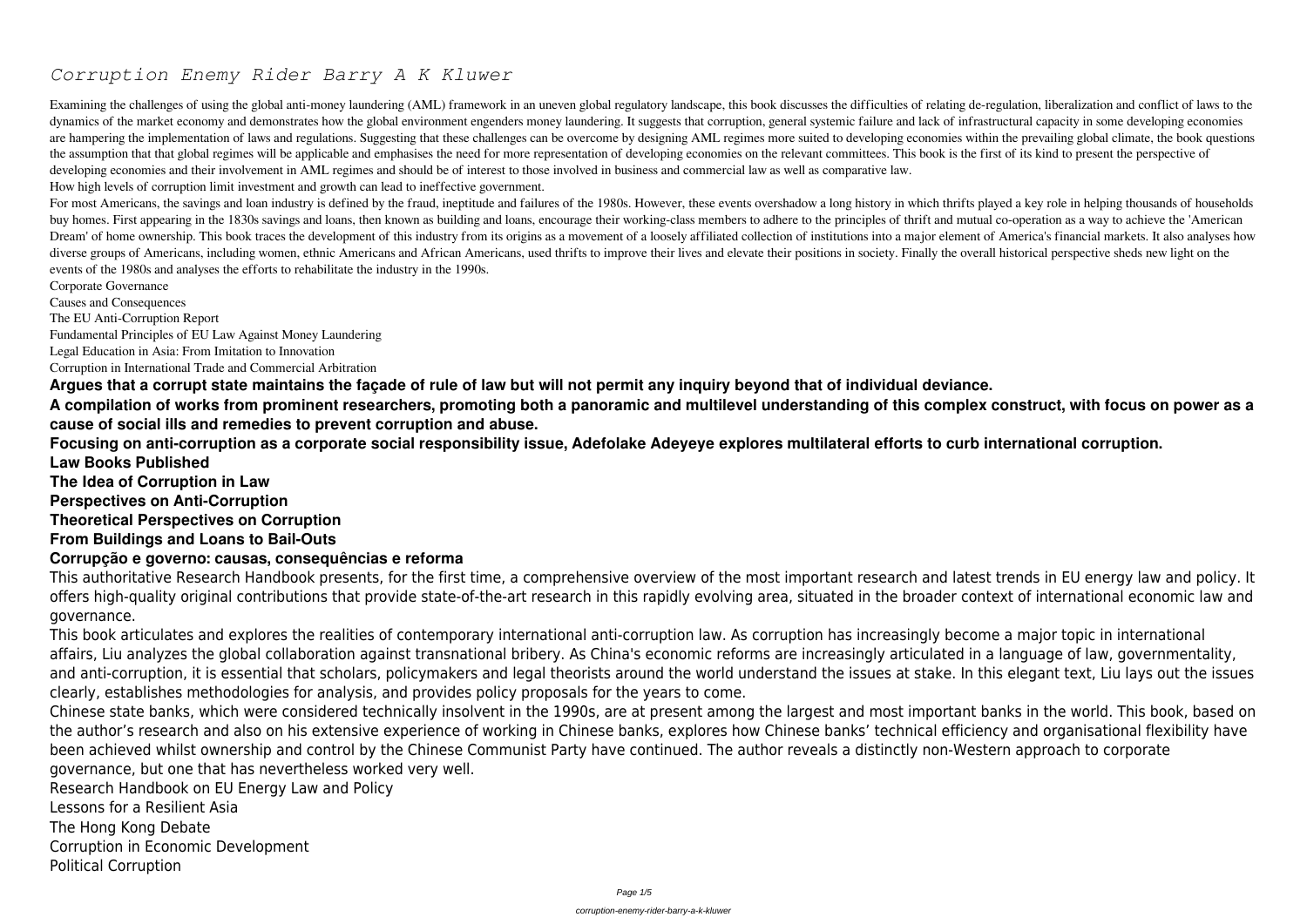### Corruption Control in Post-Reform China

Never before have world order and global security been threatened by so many destabilizing factors—from the collapse of macroeconomic stability to nuclear proliferation, terrorism, and tyranny. Corruption, Global Security, and World Order reveals corruption to be at the very center of these threats and proposes remedies such as positive leadership, enhanced transparency, tougher punishments, and enforceable sanctions. Although eliminating corruption is difficult, this book's careful prescriptions can reduce and contain threats to global security. Contributors: Matthew Bunn (Harvard University), Erica Chenoweth (Wesleyan University), Sarah Dix (Government of Papua New Guinea), Peter Eigen (Freie Universität, Berlin, and Africa Progress Panel), Kelly M. Greenhill (Tufts University), Charles Griffin (World Bank and Brookings), Ben W. Heineman Jr. (Harvard University), Nathaniel Heller (Global Integrity), Jomo Kwame Sundaram (United Nations), Lucy Koechlin (University of Basel, Switzerland), Johann Graf Lambsdorff (University of Passau, Germany, and Transparency International), Robert Legvold (Columbia University), Emmanuel Pok (National Research Institute, Papua New Guinea), Susan Rose-Ackerma n (Yale University), Magdalena Sepúlveda Carmona (United Nations), Daniel Jordan Smith (Brown University), Rotimi T. Suberu (Bennington College), Jessica C. Teets (Middlebury College), and Laura Underkuffler (Cornell University).

This important new book provides a framework for complementarity between promoting and protecting human rights and combating corruption. The book makes three major points regarding the relationship between corruption and human rights law. First, corruption per se is a human rights violation, insofar as it interferes with the right of the people to dispose of their natural wealth and resources and thereby increases poverty and frustrates socio-economic development. Second, corruption leads to a multitude of human rights violations. Third, the book demonstrates that human rights mechanisms have the capacity to provide more effective remedies to victims of corruption than can other criminal and civil legal mechanisms. The book takes up one of the pervasive problems of governance--large-scale corruption--to examine its impact on human rights and the degree to which a human rights approach to confronting corruption can buttress the traditional criminal law response. It examines three major aspects of human rights in practice--the importance of governing structures in the implementation and enjoyment of human rights, the relationship between corruption, poverty and underdevelopment, and the threat that systemic poverty poses to the entire human rights edifice. The book is a very significant contribution to the literature on good governance, human rights and the rule of law in Africa. Endorsements "Kolawole Olaniyan has taken up one of the pervasive problems of governance - large-scale corruption - to examine its impact on human rights and the degree to which a human rights approach to confronting corruption can buttress the traditional criminal law response. His focus is Africa, but the valuable lessons he teaches in this comprehensive study can resonate throughout the world. The result is a comprehensive and holistic legal framework for addressing some of the root causes of human rights violations and poverty, not only in Africa, but wherever corruption exists." Dinah Shelton Manatt/Ahn Professor of International Law (emeritus) The George Washington University Law School "This book demonstrates the author's mastery of complex jurisprudential and theoretical discourses. His review of the existing literature is extensive, the doctrinal analysis rigorous and the treatment of the subject innovative. Dr. Olaniyan's willingness to introduce fresh eyes to the ways in which doctrine contributes to an understanding of seemingly mundane problems lays the foundation for fertile trajectories from which future scholars can launch exciting inquiries on the relationship between corruption and human rights. Overall, this book makes an important and valuable contribution to the growth and understanding of the corruption/human rights discourse as it is presently constructed." Ndiva Kofele-Kale, University Distinguished Professor of Law, SMU Dedman School of Law, Dallas, USA.

Corruption is once again high on the international policy agenda as a result of globalization, the spread of democracy, and major scandals and reform initiatives. But the concept itself has been a focus for social scientists for many years, and new findings and data take on richer meanings when viewed in the context of long-term developments and enduring conceptual debates. This compendium, a much-enriched version of a work that has been a standard reference in the field since 1970, offers concepts, cases, and fresh evidence for comparative analysis. Building on a nucleus of classic studies laying out the nature and development of the concept of corruption, the book also incorporates recent work on economic, cultural, and linguistic dimensions of the problem, as well as critical analyses of several approaches to reform. While many authors are political scientists, work by historians, economists, and sociologists are strongly represented. Two-thirds of the nearly fifty articles are based either on studies especially written or translated for this volume, or on selected journal literature published in the 1990s. The tendency to treat corruption as merely a synonym for bribery is illuminated by analyses of the diverse terminology and linguistic techniques that help distinguish corruption problems in the major languages. Recent attempts to measure corruption, and to analyze its causes and effects quantitatively are also critically examined. New contributions emphasize especially: corruption phenomena in Asia and Africa; contrasts among region and regime types; comparing U.S. state corruption incidence; European Party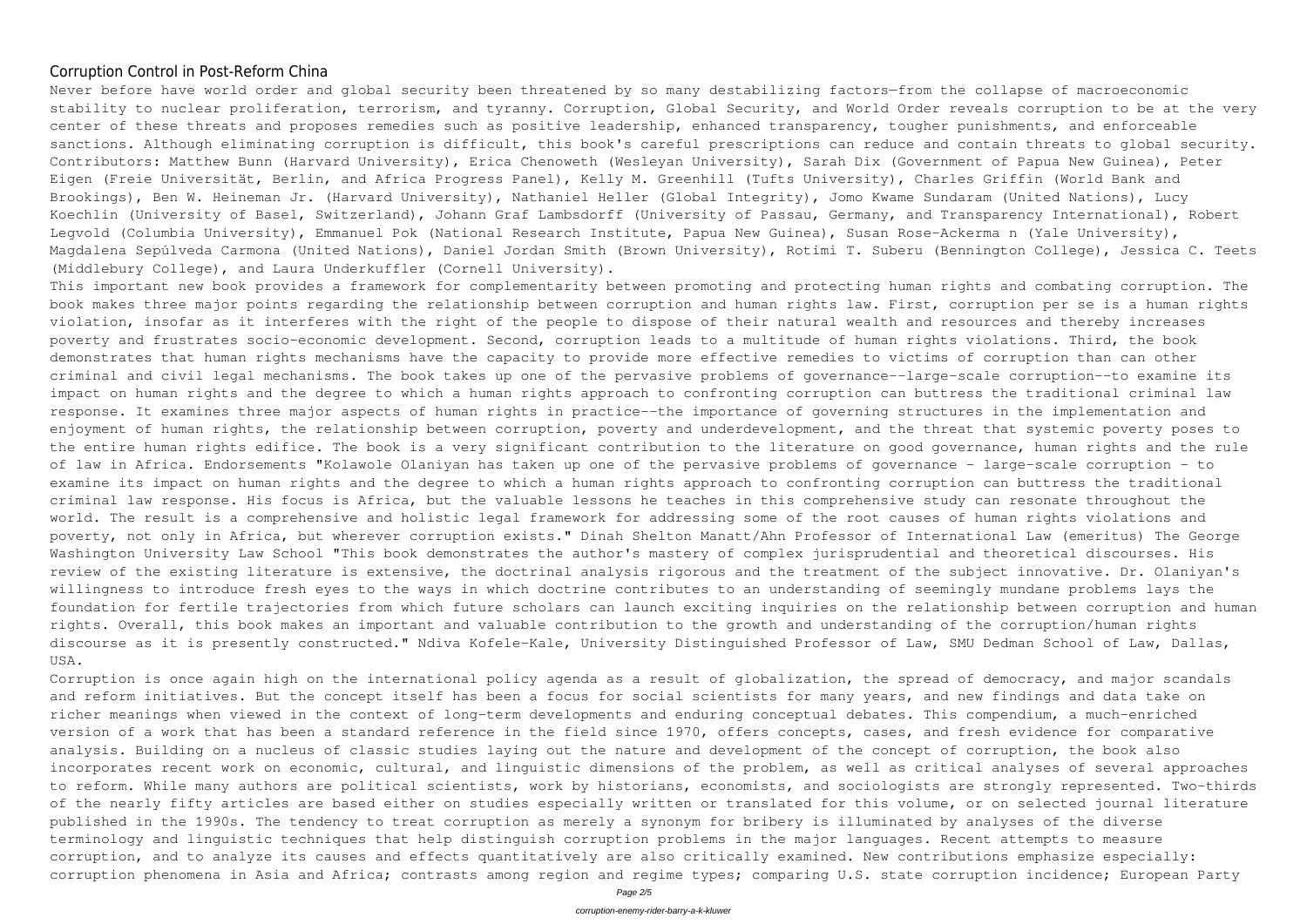finance and corruption; assessments of international corruption rating project; analyses of international corruption control treaties; unintended consequences of anti-corruption efforts. Cumulatively, the book combines description richness, analytical thrust, conceptual awareness, and contextual articulation.

Assessing the Past, Addressing the Future: Papers and Proceedings, International Conference on Public Administration Plus Governance, October 21-23, 2002, Manila Hotel, Philippines

Combating Corruption in India

The Good Cause

An Extraterritorial Instrument

Theory and Practice in Aid Agencies

### Boston University international law journal

Descreve como a corrupção é julgada na arbitragem comercial internacional. Procura explicar porque não há uma uniformidade na política arbitral em relação à corrupção. Analisa casos relativos à corrupção e arbitragem. Examina a legislação sobre corrupção, assim como convenções internacionais relevantes.

The last decade has witnessed a particularly intensive debate over methodological issues in legal theory. The publication of Julie Dickson's Evaluation and Legal Theory (2001) was significant, as were collective returns to H.L.A. Hart's 'Postscript' to The Concept of Law. While influential articles have been written in disparate journals, no single collection of the most important papers exists. This volume - the first in a three volume series - aims not only to fill that gap but also propose a systematic agenda for future work. The editors have selected articles written by leading legal theorists, including, among others, Leslie Green, Brian Leiter, Joseph Raz, Ronald Dworkin, and William Twining, and organized under four broad categories: 1) problems and purposes of legal theory; 2) the role of epistemology and semantics in theorising about the nature of law; 3) the relation between morality and legal theory; and 4) the scope of phenomena a general jurisprudence ought to address.

The evolving information society is creating new economic, cultural and political opportunities. However, it also brings with it new issues and risks, which pose fresh challenges to every legal system. This collection contains articles, authored by leading scholars in pertinent legal fields from all around the world, analyzing and attempting to meet these challenges. The articles contained in this collection present multifaceted intersections of law, information and information technology in the following fields: The Emerging Legal Field of Information Law Privacy Law Intellectual Property Law Internet Law and Regulation Stock Market Law Authentication of Electronic Messages and its Legal Implications

Corruption, Global Security, and World Order

Commercial Law in a Global Context:Some Perspectives in Anglo-Japanese Law

When States Fail

Economic and Legal Implications

Criminal Law Forum

Causes, Consequences, and Reform

*Aid agencies increasingly consider anti-corruption activities important for economic development and poverty reduction in developing countries. In the first major comparative study of work by the World Bank, the European Commission and the UNDP to help governments in fragile states counter corruption, Jesper Johnsøn finds significant variance in strategic direction and common failures in implementation.*

*In the wake of the Asian financial crisis that erupted in 1997, an intense scrutiny of the principles and standards of the world's financial system was inevitable. This new book, a major milestone in the progressive development of the new financial architecture arising from the debacle, represents the penetrating insight and practical proposals of twenty-five experts, including economists, lawyers, bankers, academics, and officials from international financial institutions. The important contributions offered here were originally presented at a series of conferences sponsored in 1999 and 2000 by the Asian Institute of International Financial Law of the University of Hong Kong in collaboration with leading law faculties from five continents. The issues boldly confronted in International Financial Sector Reform include the following: reform of domestic securities regulation; investment insurance and risk management; the role of pension funds; accounting standards; financing real estate and construction projects; global competitiveness in the financial sector; responsibility of private lenders; effective anti-money laundering measures; and protection of emerging market economies.*

*This book critically analyses fundamental principles of EU law for the control of international economic crime. Discussing how the reporting system and the exchange of information are at the heart of the global anti-money laundering regime, the study also looks at the inferential force of financial intelligence in criminal proceedings and the responsibilities this places on prosecutors and criminals alike. The author closely examines the application of Article 8(2) of the European Court of Human Rights for the*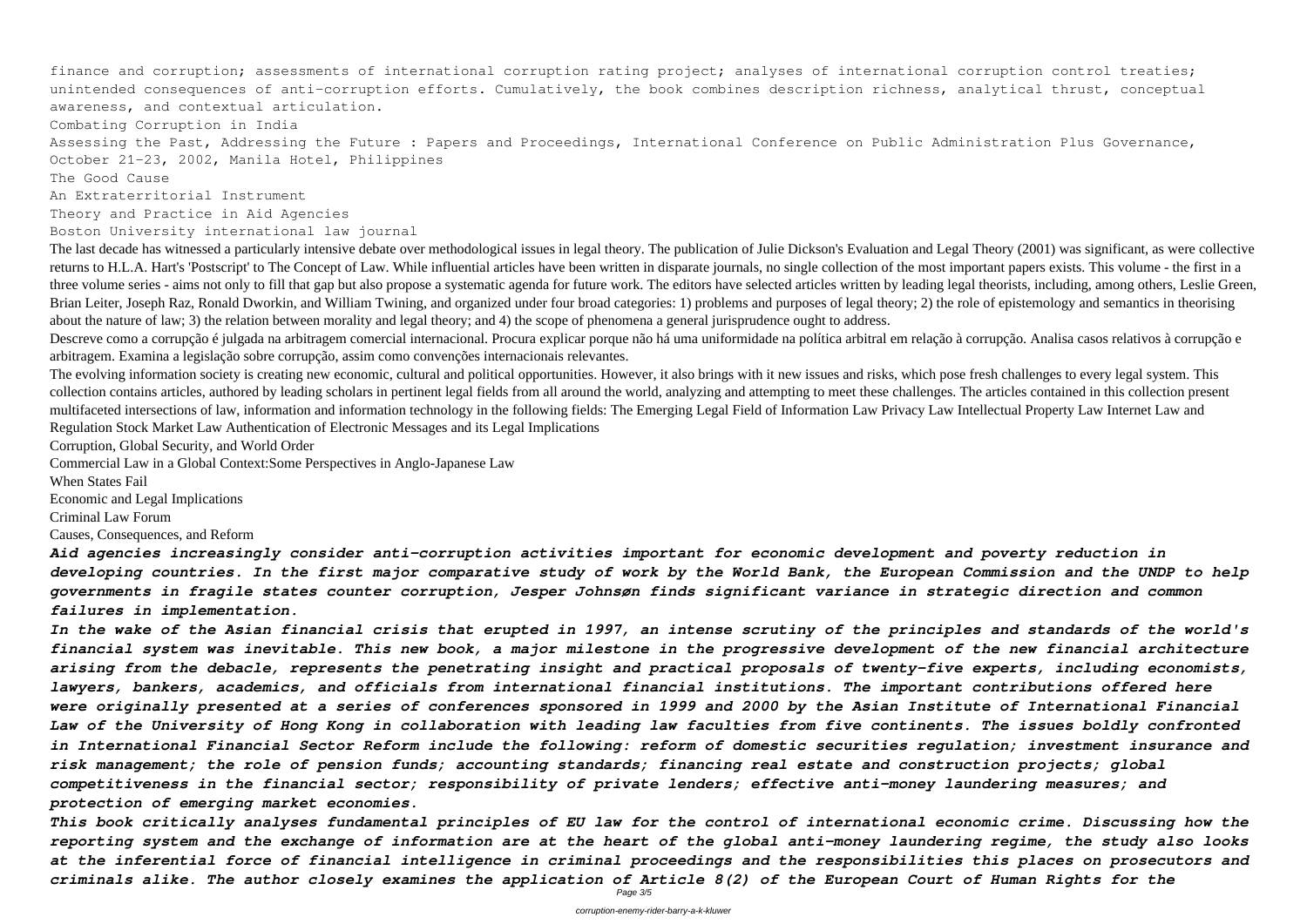*retention and movement of the fingerprints, cellular samples and DNA profiles of unconvicted persons, and argues the incompatibility with the ECHR, along with the effect of socially stigmatising unconvicted persons. The work concludes with exploring how financial regulation has, inter alia, shifted responsibility to businesses and financial institutions to become more transparent and accountable to financial regulators and tax authorities. This critical analysis is essential reading for law students and the Judicial Body, as well as financial crime investigators and regulators.*

*The Global Collaboration against Transnational Corruption*

*Corporate Social Responsibility of Multinational Corporations in Developing Countries*

*Motives, Hurdles, and Solutions*

*Public Administration Plus Governance*

*Beneficial Grease, Minor Annoyance, Or Major Obstacle?*

### *A Social Censure Perspective*

Since 1990, more than 10 million people have been killed in the civil wars of failed states, and hundreds of millions more have been deprived of fundamental rights. The threat of terrorism has only heightened the problem p failed states. When States Fail is the first book to examine how and why states decay and what, if anything, can be done to prevent them from collapsing. It defines and categorizes strong, weak, failing, and collapsed nati according to political, social, and economic criteria. And it offers a comprehensive recipe for their reconstruction. The book comprises fourteen essays by leading scholars and practitioners who help structure this dispara research, provide useful empirical descriptions, and offer policy recommendations. Robert Rotberg's substantial opening chapter sets out a theory and taxonomy of state failure. It is followed by two sets of chapters, the f and correlates of failure, the second on methods of preventing state failure and reconstructing those states that do fail. Economic jump-starting, legal refurbishing, elections, the demobilizing of ex-combatants, and civil the many topics discussed. All of the essays are previously unpublished. In addition to Rotberg, the contributors include David Carment, Christopher Clapham, Nat J. Colletta, Jeffrey Herbst, Nelson Kasfir, Michael T. Klare *Kostner, Terrence Lyons, Jens Meierhenrich, Daniel N. Posner, Susan Rose-Ackerman, Donald R. Snodgrass, Nicolas van de Walle, Jennifer A. Widner, and Ingo Wiederhofer.* The Author addresses the important issues facing the global community today: namely, how to reconcile globalization and the activities of the World Bank and the IMF with the implementation of international human rights rul comprehensive work explains the relation between economy, finance, and investments and their impact on the human rights situation. Using an interdisciplinary approach, The Author incorporates historical, political, economi *and institutional dimensions into his analysis. Comment Don:RWI.*

This book analyses the development of anti-corruption as a policy field in the European Union with a particular focus on the EU Anti-Corruption Report. It reconstructs the origins of anti-corruption policy in the 1990s whe started to recognise corruption as a serious crime with a cross-border dimension. It also analyses the processes surrounding the downfall of the Santer Commission on charges of corruption in 1999 and the enlargement of the incorporation of transitional new Member States was accompanied by a number of specific measures, instruments and monitoring mechanisms to combat corruption at the supranational level, finally leading to the introduction o wide Anti-Corruption Report in 2014. The book presents an in-depth analysis of its implementation, abandonment and the way forward under the European Semester as the new instrument for achieving EU anti-corruption reforms. offers a new interpretation of the Report as a form of reflexive governance that operates at multiple levels and involves not only the European institutions and national governments, but also the role of civil society acto developing anti-corruption policy. It applies the theory of reflexive governance in analysing the impact of the Report in the UK, Romania and Albania, including the involvement of non-state actors in anti-corruption policy these countries. The book concludes with a discussion on how future EU Anti-Corruption policy can make use of reflexive governance and offers recommendations to enhance anti-corruption policies of the EU, the Member States *Candidate States.*

One of the most powerful words in the English language, corruption is also one of the most troubled concepts in law. According to Laura Underkuffler, it is a concept based on religiously revealed ideas of good and evil. But the notion of corruption defies the ordinary categories by which law defines crimes -- categories that punish acts, not character, and that eschew punishment on the basis of religion and emotion. Drawing on contemporary examples, including former assembly woman Diane Gordon and former governor Rod Blagojevich, this book explores the implications and dangers of maintaining such an archaic concept at the heart of criminal law.

*Political Conditions in the Cotonou Agreement*

*The Use and Abuse of Power*

*The Political Economy of Banking Governance in China*

*Combating Corruption in the European Union*

*The Methodology of Legal Theory*

*Anti-Corruption Strategies in Fragile States*

This book analyzes the Asian financial crisis of 1997-1999. In addition to the issues of financial system restructuring, export-led recovery, crony capitalism, and competitiveness in Asian manufacturing, it examines six key Asian economies--China, Indonesia, Japan, Korea, Malaysia, and Thailand. The book makes clear that there is little particularly Asian about the Asian financial crisis. The generic character of the crisis became clear during 1998, when it reached Russia, South Africa, and Brazil. The spread of the crisis reflects the rapid arrival of global capitalism in a world economy not used to the integration of the advanced and developing countries. The book makes recommendations for reform, including the formation of regional monetary bodies, the establishment of an international bankruptcy system, the democratization of international organizations, the infusion of public money to revive the financial and corporate sectors in Pacific Asia, and stronger supervision over financial institutions. The book emphasizes a mismatch in Pacific Asia between investment in physical hardware (e.g., factories and machinery) and in social software (e.g., scientific research centers and administrative and judiciary systems). In a world of growing international competitiveness, concerns over governance will weigh increasingly heavily on unreformed Asian countries. The long-term competitiveness of Asia rests on its getting its institutions right.